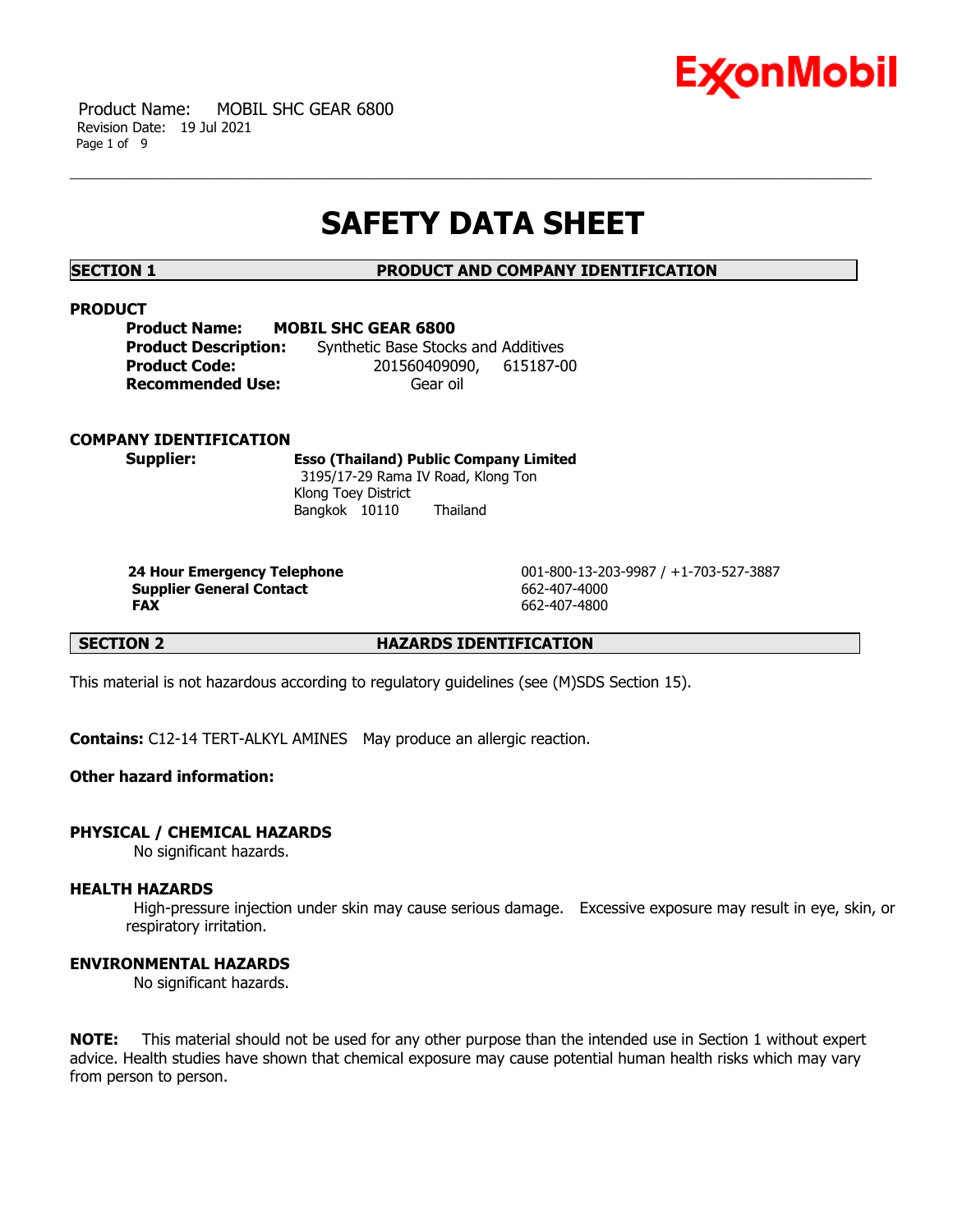

 Product Name: MOBIL SHC GEAR 6800 Revision Date: 19 Jul 2021 Page 2 of 9

#### **SECTION 3 COMPOSITION / INFORMATION ON INGREDIENTS**

This material is defined as a mixture.

### **Hazardous Substance(s) or Complex Substance(s) required for disclosure**

| <b>Name</b>                                                              | CAS#           | <b>Concentration</b><br>ж | <b>GHS Hazard Codes</b>                                                            |
|--------------------------------------------------------------------------|----------------|---------------------------|------------------------------------------------------------------------------------|
| AMINES, C12-14-TERT-ALKYL                                                | 68955-53-3     | $0.1 - 0.25\%$            | H302, H311, H317,<br>H330(2), H314(1B),<br>H400(M factor 1),<br>$H410(M$ factor 1) |
| BENZENAMINE, N-PHENYL-, REACTION PRODUCTS<br>WITH 2,4,4-TRIMETHYLPENTENE | 68411-46-1     | $1 - 5\%$                 | H316, H402, H412                                                                   |
| LONG-CHAIN ALKENYL AMINE                                                 | $112 - 90 - 3$ | $0.01 - C$<br>0.025%      | H302, H304, H335,<br>H314(1B), H373,<br>H400(M factor 10),<br>H410(M factor 10)    |

\* All concentrations are percent by weight unless ingredient is a gas. Gas concentrations are in percent by volume.

**SECTION 4 FIRST AID MEASURES**

#### **INHALATION**

Remove from further exposure. For those providing assistance, avoid exposure to yourself or others. Use adequate respiratory protection. If respiratory irritation, dizziness, nausea, or unconsciousness occurs, seek immediate medical assistance. If breathing has stopped, assist ventilation with a mechanical device or use mouth-to-mouth resuscitation.

### **SKIN CONTACT**

Wash contact areas with soap and water. If product is injected into or under the skin, or into any part of the body, regardless of the appearance of the wound or its size, the individual should be evaluated immediately by a physician as a surgical emergency. Even though initial symptoms from high pressure injection may be minimal or absent, early surgical treatment within the first few hours may significantly reduce the ultimate extent of injury.

#### **EYE CONTACT**

Flush thoroughly with water. If irritation occurs, get medical assistance.

#### **INGESTION**

First aid is normally not required. Seek medical attention if discomfort occurs.

### **NOTE TO PHYSICIAN**

None

# **SECTION 5 FIRE FIGHTING MEASURES**

#### **EXTINGUISHING MEDIA**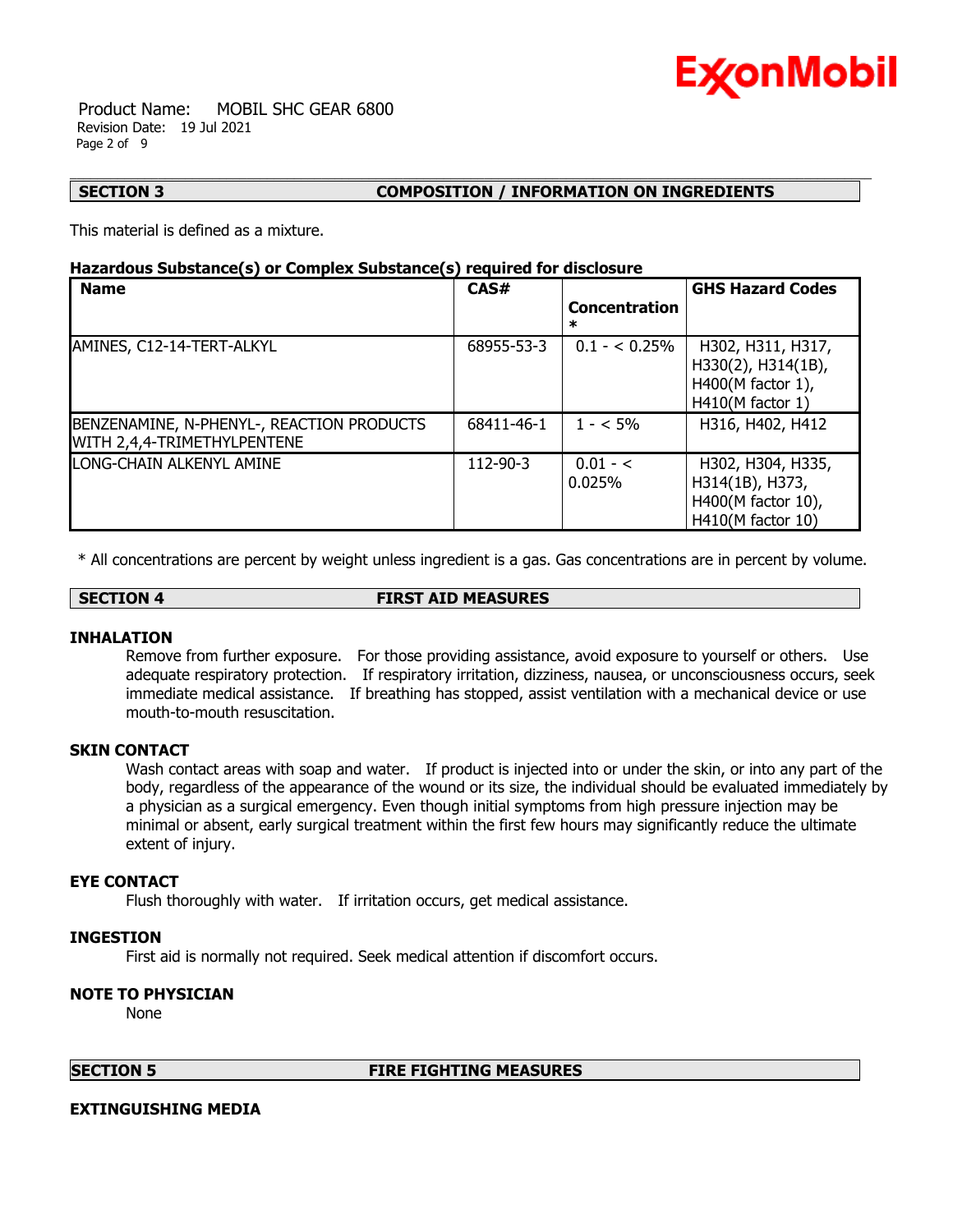

 Product Name: MOBIL SHC GEAR 6800 Revision Date: 19 Jul 2021 Page 3 of 9

> **Appropriate Extinguishing Media:** Use water fog, foam, dry chemical or carbon dioxide (CO2) to extinguish flames.

**Inappropriate Extinguishing Media:** Straight streams of water

# **FIRE FIGHTING**

**Fire Fighting Instructions:** Evacuate area. Prevent run-off from fire control or dilution from entering streams, sewers or drinking water supply. Fire-fighters should use standard protective equipment and in enclosed spaces, self-contained breathing apparatus (SCBA). Use water spray to cool fire exposed surfaces and to protect personnel.

**Hazardous Combustion Products:** Aldehydes, Incomplete combustion products, Oxides of carbon, Smoke, Fume, Sulphur oxides

#### **FLAMMABILITY PROPERTIES**

**Flash Point [Method]:** >210°C (410°F) [ASTM D-92] **Flammable Limits (Approximate volume % in air):** LEL: 0.9 UEL: 7.0 **Autoignition Temperature:** N/D

**SECTION 6 ACCIDENTAL RELEASE MEASURES**

### **NOTIFICATION PROCEDURES**

In the event of a spill or accidental release, notify relevant authorities in accordance with all applicable regulations.

#### **PROTECTIVE MEASURES**

Avoid contact with spilled material. See Section 5 for fire fighting information. See the Hazard Identification Section for Significant Hazards. See Section 4 for First Aid Advice. See Section 8 for advice on the minimum requirements for personal protective equipment. Additional protective measures may be necessary, depending on the specific circumstances and/or the expert judgment of the emergency responders.

# **SPILL MANAGEMENT**

**Land Spill:** Stop leak if you can do so without risk. Recover by pumping or with suitable absorbent.

**Water Spill:** Stop leak if you can do so without risk. Confine the spill immediately with booms. Warn other shipping. Remove from the surface by skimming or with suitable absorbents. Seek the advice of a specialist before using dispersants.

Water spill and land spill recommendations are based on the most likely spill scenario for this material; however, geographic conditions, wind, temperature, (and in the case of a water spill) wave and current direction and speed may greatly influence the appropriate action to be taken. For this reason, local experts should be consulted. Note: Local regulations may prescribe or limit action to be taken.

#### **ENVIRONMENTAL PRECAUTIONS**

Large Spills: Dyke far ahead of liquid spill for later recovery and disposal. Prevent entry into waterways, sewers, basements or confined areas.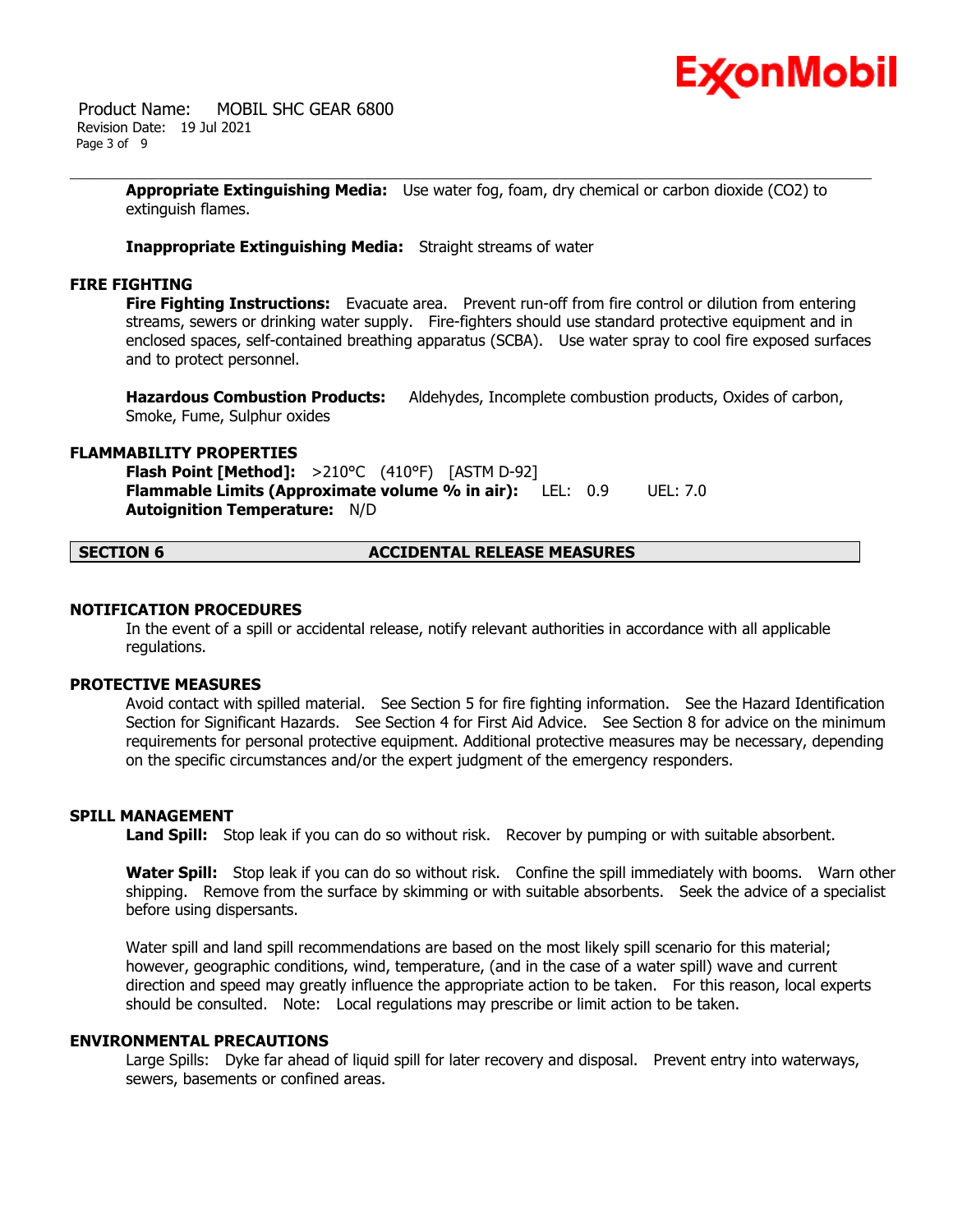

### **SECTION 7 HANDLING AND STORAGE**

#### **HANDLING**

Prevent small spills and leakage to avoid slip hazard. Material can accumulate static charges which may cause an electrical spark (ignition source). When the material is handled in bulk, an electrical spark could ignite any flammable vapors from liquids or residues that may be present (e.g., during switch-loading operations). Use proper bonding and/or earthing procedures. However, bonding and earthing may not eliminate the hazard from static accumulation. Consult local applicable standards for guidance. Additional references include American Petroleum Institute 2003 (Protection Against Ignitions Arising out of Static, Lightning and Stray Currents) or National Fire Protection Agency 77 (Recommended Practice on Static Electricity) or CENELEC CLC/TR 50404 (Electrostatics - Code of practice for the avoidance of hazards due to static electricity).

**Static Accumulator:** This material is a static accumulator.

#### **STORAGE**

The type of container used to store the material may affect static accumulation and dissipation. Do not store in open or unlabelled containers.

# **SECTION 8 EXPOSURE CONTROLS / PERSONAL PROTECTION**

**Exposure limits/standards for materials that can be formed when handling this product:** When mists/aerosols can occur the following is recommended:  $5 \text{ mg/m}^3$  - ACGIH TLV (inhalable fraction).

NOTE: Limits/standards shown for guidance only. Follow applicable regulations.

### **ENGINEERING CONTROLS**

The level of protection and types of controls necessary will vary depending upon potential exposure conditions. Control measures to consider:

No special requirements under ordinary conditions of use and with adequate ventilation.

# **PERSONAL PROTECTION**

Personal protective equipment selections vary based on potential exposure conditions such as applications, handling practices, concentration and ventilation. Information on the selection of protective equipment for use with this material, as provided below, is based upon intended, normal usage.

**Respiratory Protection:** If engineering controls do not maintain airborne contaminant concentrations at a level which is adequate to protect worker health, an approved respirator may be appropriate. Respirator selection, use, and maintenance must be in accordance with regulatory requirements, if applicable. Types of respirators to be considered for this material include:

No special requirements under ordinary conditions of use and with adequate ventilation. Particulate

For high airborne concentrations, use an approved supplied-air respirator, operated in positive pressure mode. Supplied air respirators with an escape bottle may be appropriate when oxygen levels are inadequate, gas/vapour warning properties are poor, or if air purifying filter capacity/rating may be exceeded.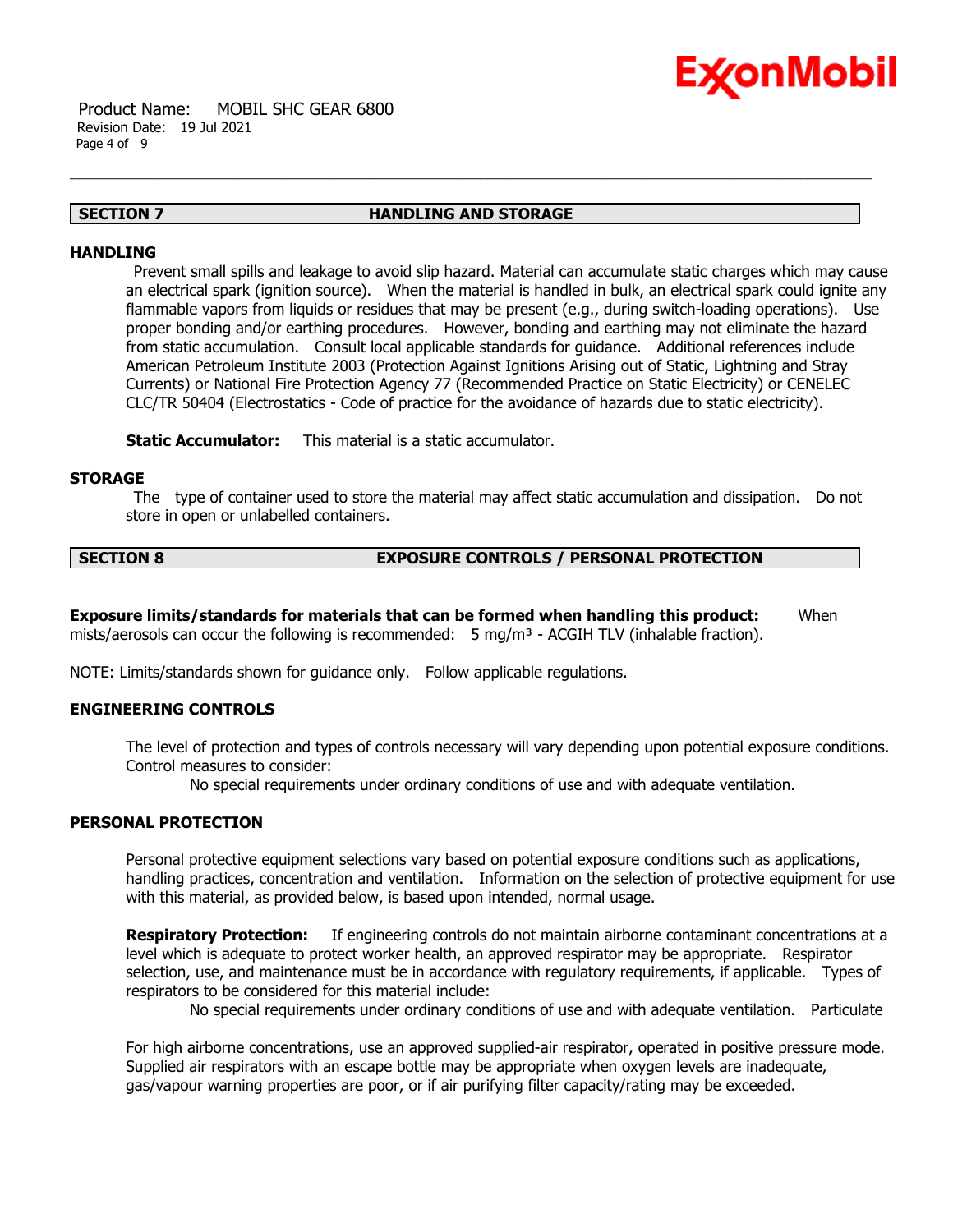

 Product Name: MOBIL SHC GEAR 6800 Revision Date: 19 Jul 2021 Page 5 of 9

> **Hand Protection:** Any specific glove information provided is based on published literature and glove manufacturer data. Glove suitability and breakthrough time will differ depending on the specific use conditions. Contact the glove manufacturer for specific advice on glove selection and breakthrough times for your use conditions. Inspect and replace worn or damaged gloves. The types of gloves to be considered for this material include:

No protection is ordinarily required under normal conditions of use. Nitrile,Viton

**Eye Protection:** If contact is likely, safety glasses with side shields are recommended.

**Skin and Body Protection:** Any specific clothing information provided is based on published literature or manufacturer data. The types of clothing to be considered for this material include:

No skin protection is ordinarily required under normal conditions of use. In accordance with good industrial hygiene practices, precautions should be taken to avoid skin contact.

**Specific Hygiene Measures:** Always observe good personal hygiene measures, such as washing after handling the material and before eating, drinking, and/or smoking. Routinely wash work clothing and protective equipment to remove contaminants. Discard contaminated clothing and footwear that cannot be cleaned. Practice good housekeeping.

### **ENVIRONMENTAL CONTROLS**

Comply with applicable environmental regulations limiting discharge to air, water and soil. Protect the environment by applying appropriate control measures to prevent or limit emissions.

# **SECTION 9 PHYSICAL AND CHEMICAL PROPERTIES**

**Note: Physical and chemical properties are provided for safety, health and environmental considerations only and may not fully represent product specifications. Contact the Supplier for additional information.**

#### **GENERAL INFORMATION**

**Physical State:** Liquid **Colour:** Pale Yellow **Odour:** Characteristic **Odour Threshold:** N/D

#### **IMPORTANT HEALTH, SAFETY, AND ENVIRONMENTAL INFORMATION**

**Relative Density (at 15 °C):** 0.897 [ASTM D1298] **Flammability (Solid, Gas):** N/A **Flash Point [Method]:** >210°C (410°F) [ASTM D-92] **Flammable Limits (Approximate volume % in air):** LEL: 0.9 UEL: 7.0 **Autoignition Temperature:** N/D **Boiling Point / Range:** > 316°C (600°F) **Decomposition Temperature:** N/D **Vapour Density (Air = 1):** > 2 at 101 kPa **Vapour Pressure:** < 0.013 kPa (0.1 mm Hg) at 20 °C **Evaporation Rate (n-butyl acetate = 1):** N/D **pH:** N/A **Log Pow (n-Octanol/Water Partition Coefficient):** > 3.5 **Solubility in Water:** Negligible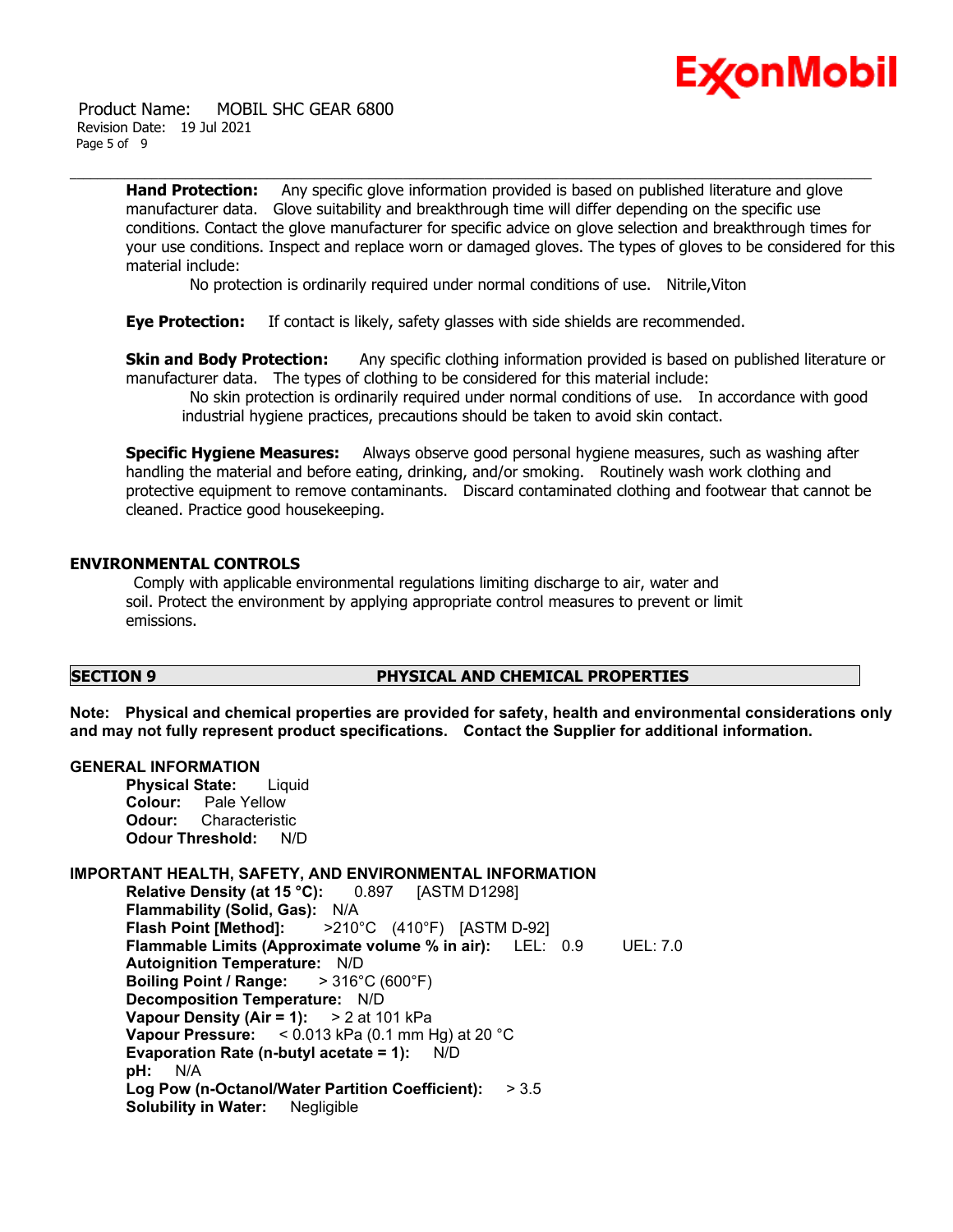

 Product Name: MOBIL SHC GEAR 6800 Revision Date: 19 Jul 2021 Page 6 of 9

> **Viscosity:** 8145 cSt (8145 mm2/sec) at 40ºC | 357 cSt (357 mm2/sec) at 100°C [ASTM D 445] **Oxidizing Properties:** See Hazards Identification Section.

#### **OTHER INFORMATION**

**Freezing Point:** N/D **Melting Point:** N/A **Pour Point:** -6°C (21°F) [ASTM D5950]

# **SECTION 10 STABILITY AND REACTIVITY**

**STABILITY:** Material is stable under normal conditions.

**CONDITIONS TO AVOID:** Excessive heat. High energy sources of ignition.

**MATERIALS TO AVOID:** Strong oxidisers

**HAZARDOUS DECOMPOSITION PRODUCTS:** Material does not decompose at ambient temperatures.

**POSSIBILITY OF HAZARDOUS REACTIONS:** Hazardous polymerization will not occur.

# **SECTION 11 TOXICOLOGICAL INFORMATION**

#### **ACUTE TOXICITY**

| <b>Route of Exposure</b>                       | <b>Conclusion / Remarks</b>                                                                      |  |  |
|------------------------------------------------|--------------------------------------------------------------------------------------------------|--|--|
| <b>Inhalation</b>                              |                                                                                                  |  |  |
| Toxicity: No end point data for material.      | Minimally Toxic. Based on assessment of the components.                                          |  |  |
| Irritation: No end point data for<br>material. | Negligible hazard at ambient/normal handling temperatures.                                       |  |  |
|                                                |                                                                                                  |  |  |
| <b>Ingestion</b>                               |                                                                                                  |  |  |
| Toxicity: No end point data for material.      | Minimally Toxic. Based on assessment of the components.                                          |  |  |
|                                                |                                                                                                  |  |  |
| <b>Skin</b>                                    |                                                                                                  |  |  |
| Toxicity: No end point data for material.      | Minimally Toxic. Based on assessment of the components.                                          |  |  |
| Irritation: No end point data for<br>material. | Negligible irritation to skin at ambient temperatures. Based on<br>assessment of the components. |  |  |
|                                                |                                                                                                  |  |  |
| Eye                                            |                                                                                                  |  |  |
| Irritation: No end point data for<br>material. | May cause mild, short-lasting discomfort to eyes. Based on<br>assessment of the components.      |  |  |

#### **OTHER HEALTH EFFECTS FROM SHORT AND LONG TERM EXPOSURE**

Anticipated health effects from sub-chronic, chronic, respiratory or skin sensitization, mutagenicity, reproductive toxicity, carcinogenicity, target organ toxicity (single exposure or repeated exposure), aspiration toxicity and other effects based on human experience and/or experimental data.

#### **For the product itself:**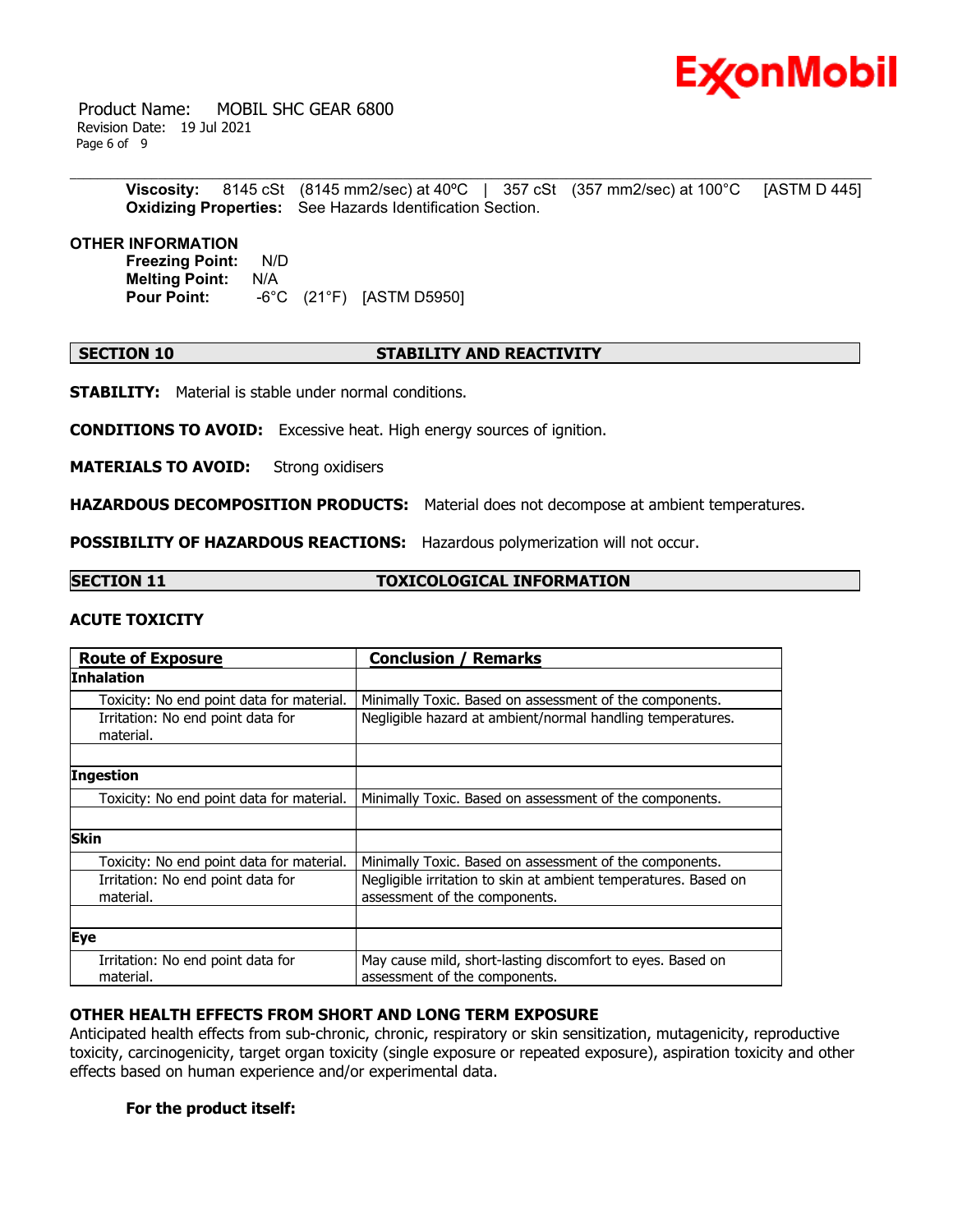

#### Product Name: MOBIL SHC GEAR 6800 Revision Date: 19 Jul 2021 Page 7 of 9

Repeated and/or prolonged exposure may cause irritation to the skin, eyes, or respiratory tract. Component concentrations in this formulation would not be expected to cause skin sensitization, based on tests of the components, this formulation, or similar formulations.

### **Contains:**

Synthetic base oils: Not expected to cause significant health effects under conditions of normal use, based on laboratory studies with the same or similar materials. Not mutagenic or genotoxic. Not sensitising in test animals and humans.

# **IARC Classification: The following ingredients are cited on the lists below:** None.

|              | --REGULATORY LISTS SEARCHED-- |               |  |
|--------------|-------------------------------|---------------|--|
| $1 = IARC 1$ | $2 = IARC 2A$                 | $3 = IARC 2B$ |  |

# **SECTION 12 ECOLOGICAL INFORMATION**

The information given is based on data for the material, components of the material, or for similar materials, through the application of bridging principals.

#### **ECOTOXICITY**

Material -- Not expected to be harmful to aquatic organisms.

#### **MOBILITY**

 Base oil component -- Low solubility and floats and is expected to migrate from water to the land. Expected to partition to sediment and wastewater solids.

# **SECTION 13 DISPOSAL CONSIDERATIONS**

Disposal recommendations based on material as supplied. Disposal must be in accordance with current applicable laws and regulations, and material characteristics at time of disposal.

#### **DISPOSAL RECOMMENDATIONS**

Product is suitable for burning in an enclosed controlled burner for fuel value or disposal by supervised incineration at very high temperatures to prevent formation of undesirable combustion products. Protect the environment. Dispose of used oil at designated sites. Minimize skin contact. Do not mix used oils with solvents, brake fluids or coolants.

**Empty Container Warning** Empty Container Warning (where applicable): Empty containers may contain residue and can be dangerous. Do not attempt to refill or clean containers without proper instructions. Empty drums should be completely drained and safely stored until appropriately reconditioned or disposed. Empty containers should be taken for recycling, recovery, or disposal through suitably qualified or licensed contractor and in accordance with governmental regulations. DO NOT PRESSURISE, CUT, WELD, BRAZE, SOLDER, DRILL, GRIND, OR EXPOSE SUCH CONTAINERS TO HEAT, FLAME, SPARKS, STATIC ELECTRICITY, OR OTHER SOURCES OF IGNITION. THEY MAY EXPLODE AND CAUSE INJURY OR DEATH.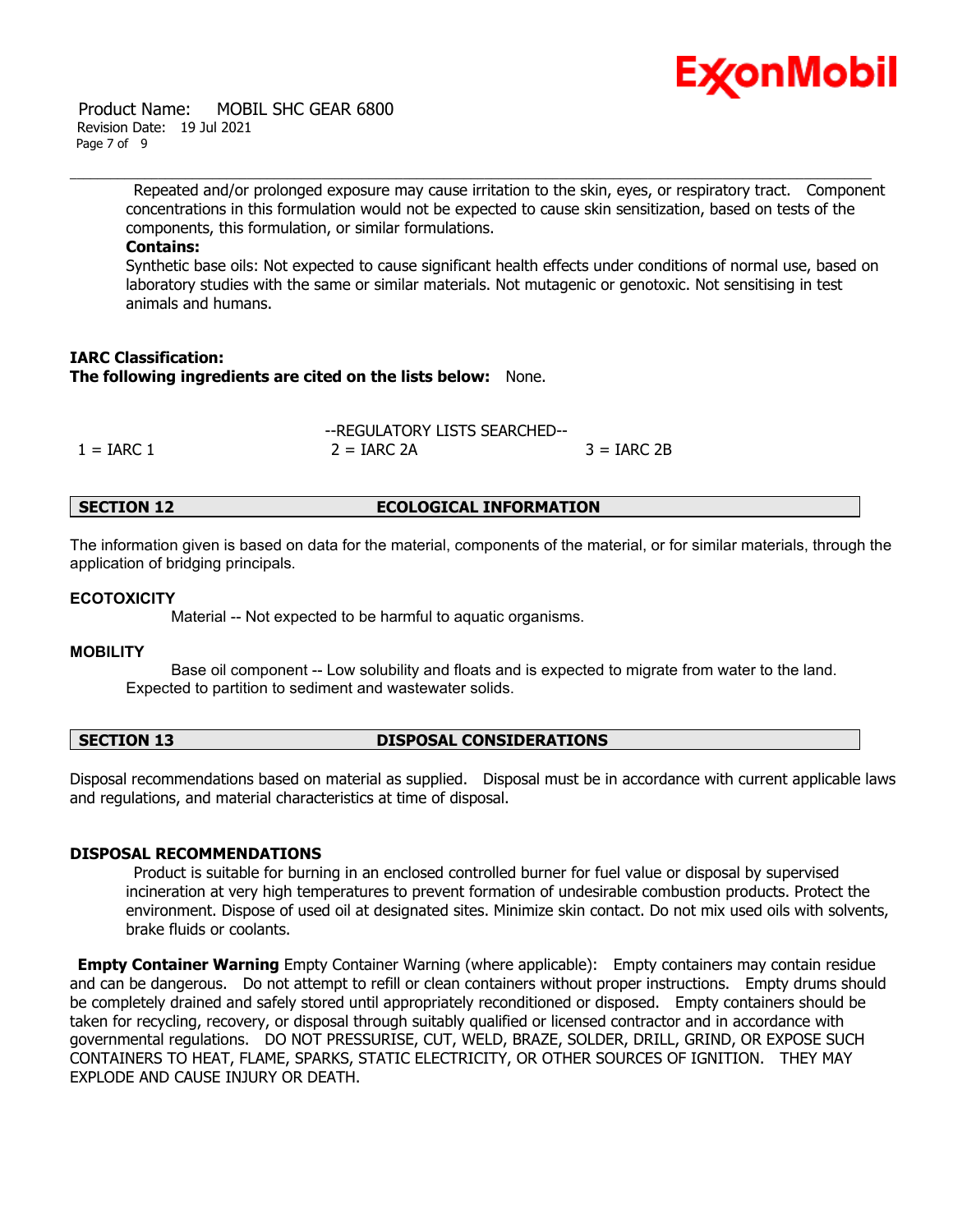

 Product Name: MOBIL SHC GEAR 6800 Revision Date: 19 Jul 2021 Page 8 of 9

#### **SECTION 14 TRANSPORT INFORMATION**

**LAND** : Not Regulated for Land Transport

**SEA (IMDG):** Not Regulated for Sea Transport according to IMDG-Code

**Marine Pollutant:** No

**AIR (IATA):** Not Regulated for Air Transport

#### **SECTION 15 REGULATORY INFORMATION**

This material is not considered hazardous according to the classification criteria of the Hazard Classification and Communication System for Hazardous Materials BE 2555.

#### **REGULATORY STATUS AND APPLICABLE LAWS AND REGULATIONS**

**Hazardous Substance Act BE2535:** Not Regulated

**Listed or exempt from listing/notification on the following chemical inventories :** AIIC, DSL, ENCS, IECSC, ISHL, KECI, PICCS, TCSI, TSCA

# **SECTION 16 OTHER INFORMATION**

# **N/D = Not determined, N/A = Not applicable**

#### **KEY TO THE H-CODES CONTAINED IN SECTION 3 OF THIS DOCUMENT (for information only):**

H302: Harmful if swallowed; Acute Tox Oral, Cat 4

H304: May be fatal if swallowed and enters airways; Aspiration, Cat 1

H311: Toxic in contact with skin; Acute Tox Dermal, Cat 3

H314(1B): Causes severe skin burns and eye damage; Skin Corr/Irritation, Cat 1B

H316: Causes mild skin irritation; Skin Corr/Irritation, Cat 3

H317: May cause allergic skin reaction; Skin Sensitisation, Cat 1

H330(2): Fatal if inhaled; Acute Tox Inh, Cat 2

H335: May cause respiratory irritation; Target Organ Single, Resp Irr

H373: May cause damage to organs through prolonged or repeated exposure; Target Organ, Repeated, Cat 2

H400: Very toxic to aquatic life; Acute Env Tox, Cat 1

H402: Harmful to aquatic life; Acute Env Tox, Cat 3

H410: Very toxic to aquatic life with long lasting effects; Chronic Env Tox, Cat 1

H412: Harmful to aquatic life with long lasting effects; Chronic Env Tox, Cat 3

# **THIS SAFETY DATA SHEET CONTAINS THE FOLLOWING REVISIONS:**

Section 15: National Chemical Inventory Listing information was modified. Section 15: Special Cases Table information was deleted. Section 16: HCode Key information was modified.